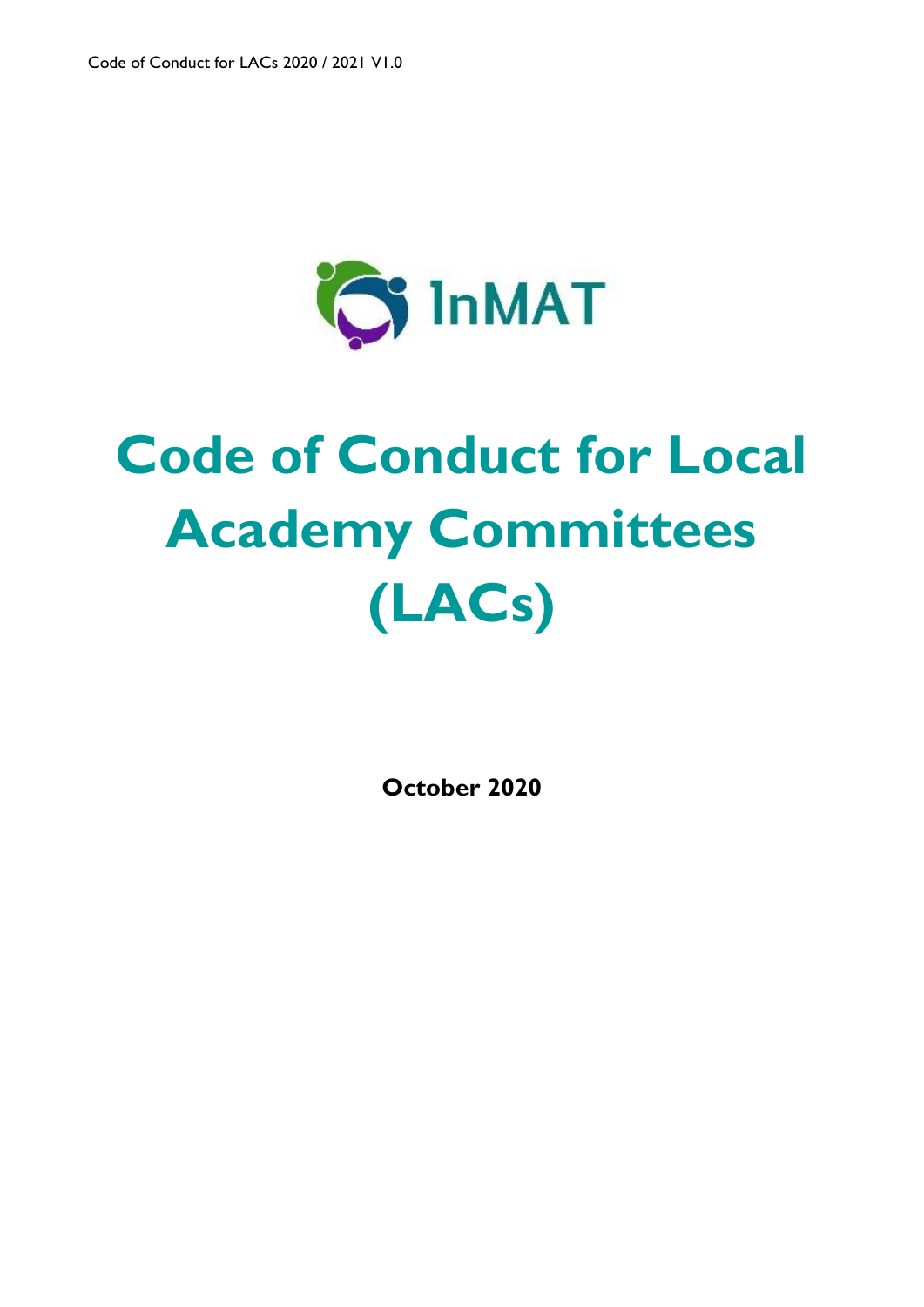The InMAT Code of Conduct is in line with NGA Code of Conduct dated August 2020.

# **As governors, we will focus on our strategic functions:**

- 1. Ensuring there is clarity of vision, ethos and strategic direction
- 2. Holding executive leaders to account for the educational performance of the organisation and its pupils and the performance management of staff
- 3. Overseeing the financial performance of the organisation and making sure its money is well spent. However, these financial responsibilities have now been removed from the LACs.
- 4. Ensuring the voices of stakeholders are heard

# **As individuals on the LAC we agree to:**

# **Fulfil our role & responsibilities**

- 1. We accept that our role is strategic and so will focus on our core functions rather than involve ourselves in day to day management.
- 2. We will develop, share and live the ethos and values of our school/Trust.
- 3. We agree to adhere to school/Trust policies and procedures as set out by the relevant governing documents and law.
- 4. We will work collectively for the benefit of the school.
- 5. We will be candid but constructive and respectful when holding senior leaders to account.
- 6. We will consider how our decisions may affect the school and local community.
- 7. We will stand by the decisions that we make as a collective.
- 8. Where decisions and actions conflict with the Seven Principles of Public Life or may place pupils at risk, we will speak up and bring this to the attention of the relevant authorities.
- 9. We will only speak or act on behalf of the LAC if we have the authority to do so.
- 10. We will fulfil our responsibilities as a good employer, acting fairly and without prejudice.
- 11. When making or responding to complaints we will follow the established procedures.
- 12. We will strive to uphold the school's / trust's reputation in our private communications (including on social media).

# **Demonstrate our commitment to the role**

- 1. We will involve ourselves actively in the work of the LAC, and accept our fair share of responsibilities, serving on committees or working groups where required.
- 2. We will make every effort to attend all meetings and where we cannot attend explain in advance why we are unable to.
- 3. We will arrive at meetings prepared, having read all papers in advance, ready to make a positive contribution and observe protocol.
- 4. We will get to know the school well and respond to opportunities to involve ourselves in school activities.
- 5. We will visit the school and when doing so will make arrangements with relevant staff in advance and observe school and LAC protocol.
- 6. When visiting the school in a personal capacity (i.e. as a parent or carer), we will continue to honour the commitments made in this code.
- 7. We will participate in induction training and take responsibility for developing our individual and collective skills and knowledge on an ongoing basis.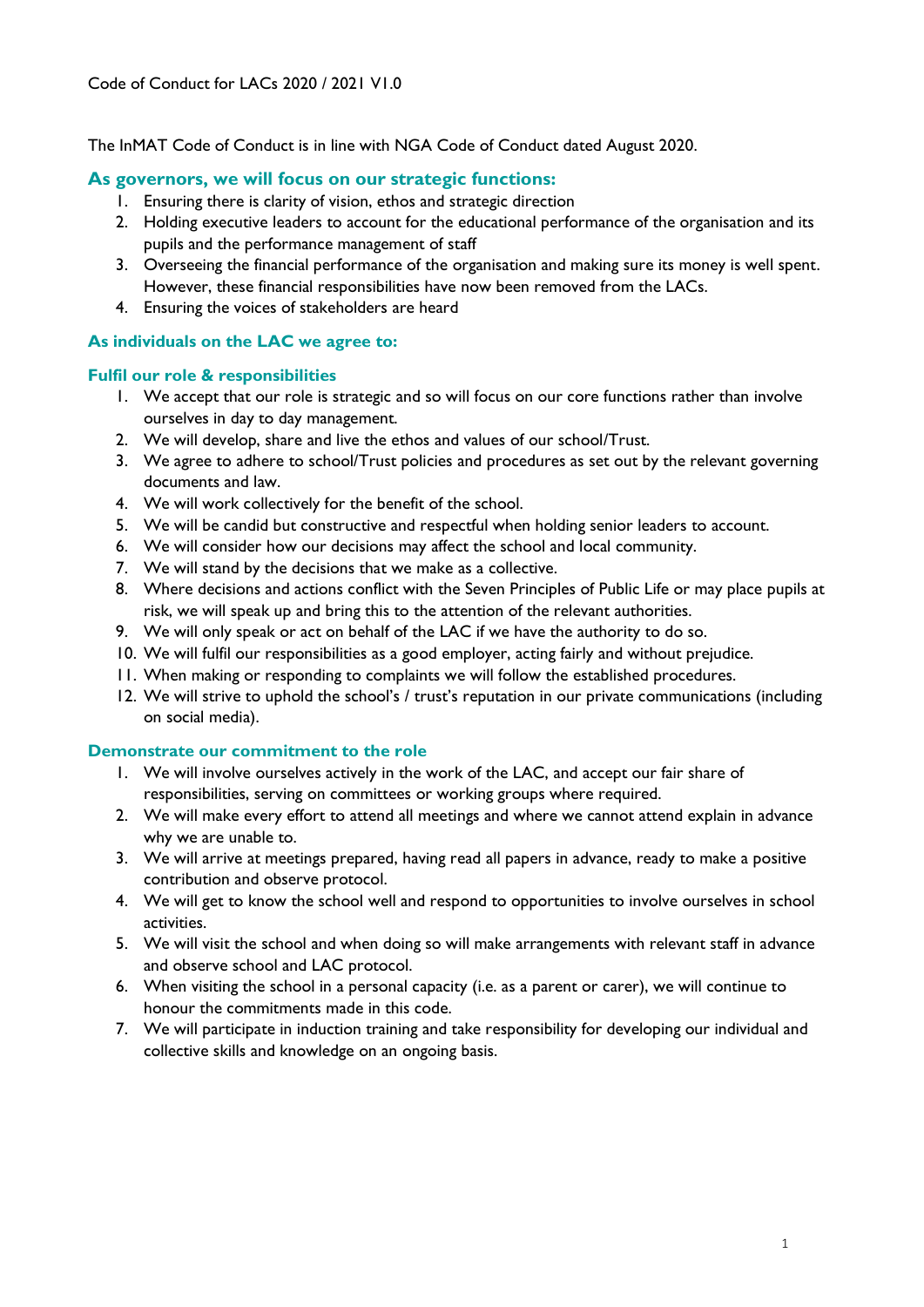## **Build and maintain relationships**

- 1. We will develop effective working relationships with school leaders, staff, parents and other relevant stakeholders from our local community/ communities.
- 2. We will express views openly, courteously and respectfully in all our communications with LAC members and staff both inside and outside of meetings.
- 3. We will support the chair in their role of leading the LAC and ensuring appropriate conduct.

## **Respect confidentiality**

- 1. We will observe complete confidentiality both inside and outside of school when matters are deemed confidential or where they concern individual staff, pupils or families.
- 2. We will not reveal the details of any LAC vote.
- 3. We will ensure all confidential papers are held and disposed of appropriately.
- 4. We will maintain confidentiality even after we leave office.

## **Declare conflicts of interest and be transparent**

- 1. We will declare any business, personal or other interest that we have in connection with the LAC's business and these will be recorded in the Register of Business Interests.
- 2. We will also declare any conflict of loyalty at the start of any meeting should the need arise.
- 3. If a conflicted matter arises in a meeting, we will offer to leave the meeting for the duration of the discussion and any subsequent vote.
- 4. We accept that the Register of Business Interests will be published on the school website.
- 5. We will act in the best interests of the school/Trust as a whole and not as a representative of any group.
- 6. We accept that in the interests of open governance, our full names, date of appointment, terms of office, roles on the LAC, attendance records, relevant business and pecuniary interests, category of governor and the body responsible for appointing us will be published on the school's website.
- 7. We accept that information relating to LAC members will be collected and recorded on the DfE's national database of governors (Get information about schools), some of which will be publicly available.

We understand that potential or perceived breaches of this code will be taken seriously and that a breach could lead to formal sanctions.

**Adopted by Name of school** on **date**

# **Signed ………………………………….** (**All LAC governors)**

The LAC agree that this code of conduct will be reviewed annually, upon significant changes to the law and policy or as needed and it will be endorsed by the full governing board.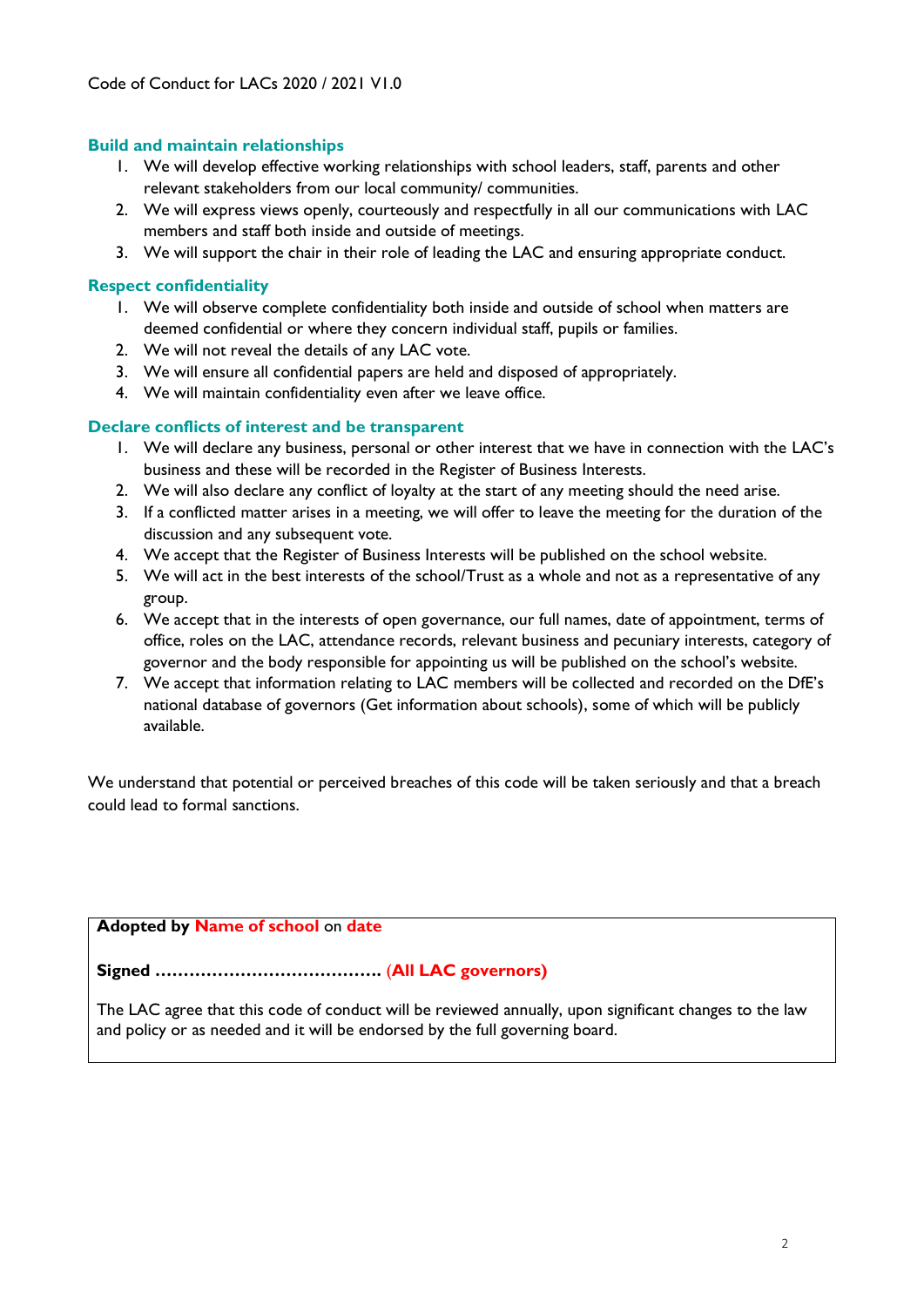# Appendix A

# **THE SEVEN PRINCIPLES OF PUBLIC LIFE**

*Originally published by the Nolan Committee: The Committee on Standards in Public Life was established by the then Prime Minister in October 1994, under the Chairmanship of Lord Nolan, to consider standards of conduct in various aspects of public life.* 

| <b>SELFLESSNESS:</b>   | Holders of public office should act solely in terms of the public<br>interest                                                                                                                                                                                                                                                                                                                  |
|------------------------|------------------------------------------------------------------------------------------------------------------------------------------------------------------------------------------------------------------------------------------------------------------------------------------------------------------------------------------------------------------------------------------------|
| <b>INTEGRITY:</b>      | Holders of public office must avoid placing themselves under any<br>obligation to people or organisations that might try inappropriately<br>to influence them in their work. They should not act or take<br>decisions in order to gain financial or other material benefits for<br>themselves, their family or their friends. They must declare and<br>resolve any interests and relationships |
| <b>OBJECTIVITY:</b>    | Holders of public office must act and take decisions impartially, fairly<br>and on merit, using the best evidence and without discrimination or<br>bias                                                                                                                                                                                                                                        |
| <b>ACCOUNTABILITY:</b> | Holders of public office are accountable to the public for their<br>decisions and actions and must submit themselves to the scrutiny<br>necessary to ensure this                                                                                                                                                                                                                               |
| <b>OPENNESS:</b>       | Holders of public office should act and take decisions in an open and<br>transparent manner. Information should not be withheld from the<br>public unless there are clear and lawful reasons for so doing                                                                                                                                                                                      |
| <b>HONESTY:</b>        | Holders of public office should be truthful                                                                                                                                                                                                                                                                                                                                                    |
| <b>LEADERSHIP:</b>     | Holders of public office should exhibit these principles in their own<br>behaviour. They should actively promote and robustly support the<br>principles and be willing to challenge poor behaviour whenever it<br><b>OCCULS</b>                                                                                                                                                                |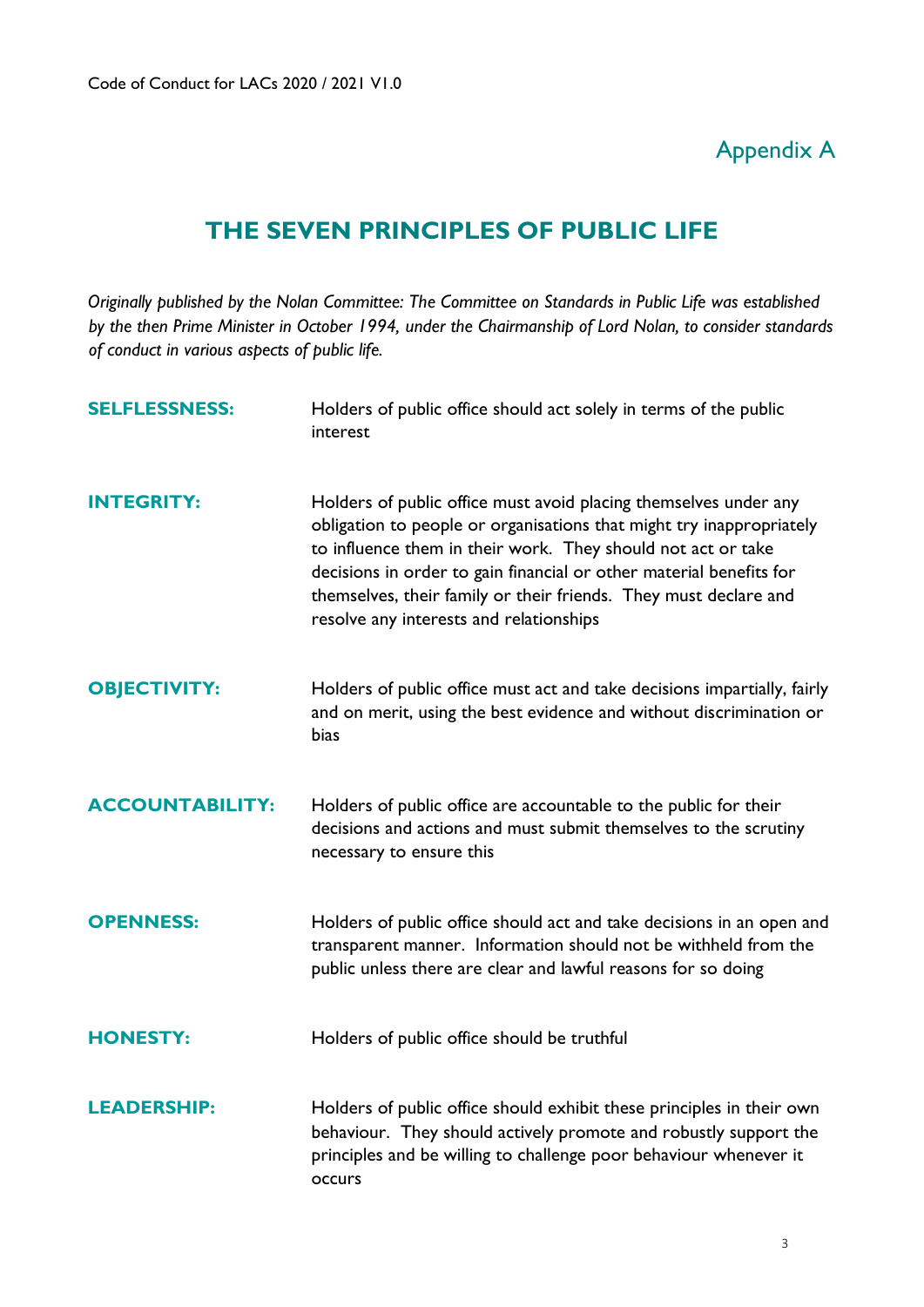# **Appendix B**

# **The Framework for Ethical Leadership in Education**

*The Ethical Leadership Commission has developed the following Framework for Ethical Leadership to help school leaders take difficult decisions. As important as the language is, these aren't just fine words, they are meant to support a culture in which ethical decision making can flourish.* 

#### 1. Selflessness

School and college leaders should act solely in the interest of children and young people

## 2. Integrity

School and college leaders must avoid placing themselves under any obligation to people or organisations that might try inappropriately to influence them in their work. Before acting and taking decisions, they must declare and resolve openly any perceived conflict of interest and relationships

#### 3. Objectivity

School and college leaders must act and take decisions impartially and fairly, using the best evidence and without discrimination or bias. Leaders should be dispassionate, exercising judgement and analysis for the good of children and young people

## 4. Accountability

School and college leaders are accountable to the public for their decisions and actions and must submit themselves to the scrutiny necessary to ensure this

## 5. Openness

School and college leaders should expect to act and take decisions in an open and transparent manner. Information should not be withheld from scrutiny unless there are clear and lawful reasons for so doing

# 6. Honesty

School and college leaders should be truthful

## 7. Leadership

School and college leaders should exhibit these principles in their own behaviour. They should actively promote and robustly support the principles and be willing to challenge poor behaviour wherever it occurs. Leaders include both those who are paid to lead schools and colleges and those who volunteer to govern them.

Schools and colleges serve children and young people and help them grow into fulfilled and valued citizens. As role models for the young, how we behave as leaders is as important as what we do. Leaders should show leadership through the following personal characteristics or virtues: